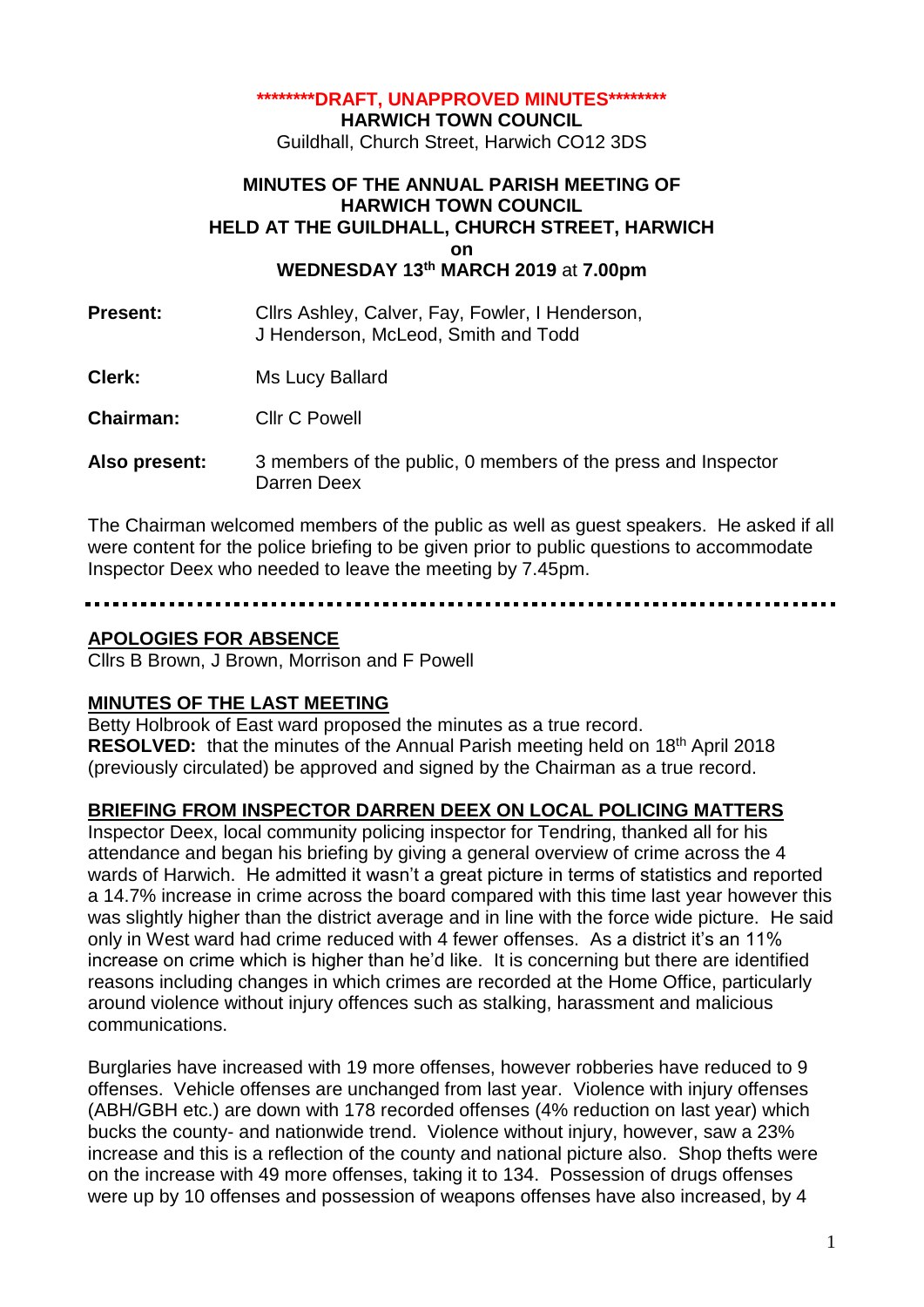and this is a reflection of the increased number of stop and searches being conducted by officers. He thanked HTC for agreeing to part fund one of the new PCSO posts. He further referred to the new community policing team for Harwich which is a massive plus for the town. He confirmed the new team would include a sergeant, 3 PCs and the 2 PCSOs which is so important. They've identified that Harwich does have issues and some troublesome individuals but they do know who they are and are taking positive steps to tackle them.

Cllr McLeod asked if there are any county lines issues in the town. Insp. Deex said it wasn't a major problem despite the large number of vulnerable individuals which could be targeted. He said one line in comparison to Clacton where they were aware of 17 different groups lines being active in the area. When it comes to dealing, Harwich has home-grown dealers and the Community Policing Team had executed a number of warrants recently to target them.

Cheryl Thompson of East Central ward asked if Insp. Deex knows how many robberies and burglaries are committed to facilitate drug addictions. He said it's a difficult crime to detect, however his experience suggests that these, including theft from vehicles and shop lifting, is linked to drugs misuse.

Betty Holbrook of East ward referred to those gangs of people going around committing local break-ins and mentioned to a recent break-in at the sailing Club. Insp. Deex said they've always been around and it's very difficult to identify who commits the crime as they're not caught in the act. He said the community probably know who it is but there's often not much evidence to prove it.

Cllr Fowler congratulated Insp. Deex on the fantastic job the police are doing on social media which shows the public they're doing proactive policing. Insp. Deex thanked Cllr Fowler and said he does monitor some of the local crime pages on occasion but agrees it's not always factual. He confirmed their Fb page was the most followed page in the county.

Cllr I Henderson said one of the biggest issues is the fear of crime and it's a fact that an attack elsewhere in the country often makes people worry in other parts of the country. He said nationally there's the biggest increase in crime in a decade and so whilst it's not a great increase on last year's figures, there is a steady increase over the years. He said Insp. Deex said under reporting is a big issue which he feels has been affected by the cuts in policing. He said there's an average of 6 crimes per day in Harwich (1720 per year), which isn't a huge number. But this is reported crime, it's the unreported crime that's an issue and that possibly doubles the number. He felt that a lack of understanding of how to report, or lack of faith in the police were potential reasons for not reporting crimes. Cllr I Henderson said the 101 service had improved. Insp. Deex said they're pushing the online service as this aims to make Essex police more efficient and frees up 101 for those who can't use the internet.

Cllr Todd asked whether the new team would be on the beat 24/7. Insp. Deex said they'll work between 8am and 10pm and later on weekends (possibly 2am) but these hours are flexible to meet the need at the time or to address particular issues. It'll be a 6 on, 3 off shift pattern with an average 40 hours per week. He said there'll be the team at Clacton during the off days, but they will allocate resources to where the issues are. He said they will be visible, talking to the retailers and business community and they'll do Coffee with Cops etc.

Betty Holbrook referred to an event at the Sailing Club a few weeks back, to which 2 of the Specials attended, which was lovely to see and she thanked Insp. Deex for their hard work. Insp. Deex said they have some really competent Specials.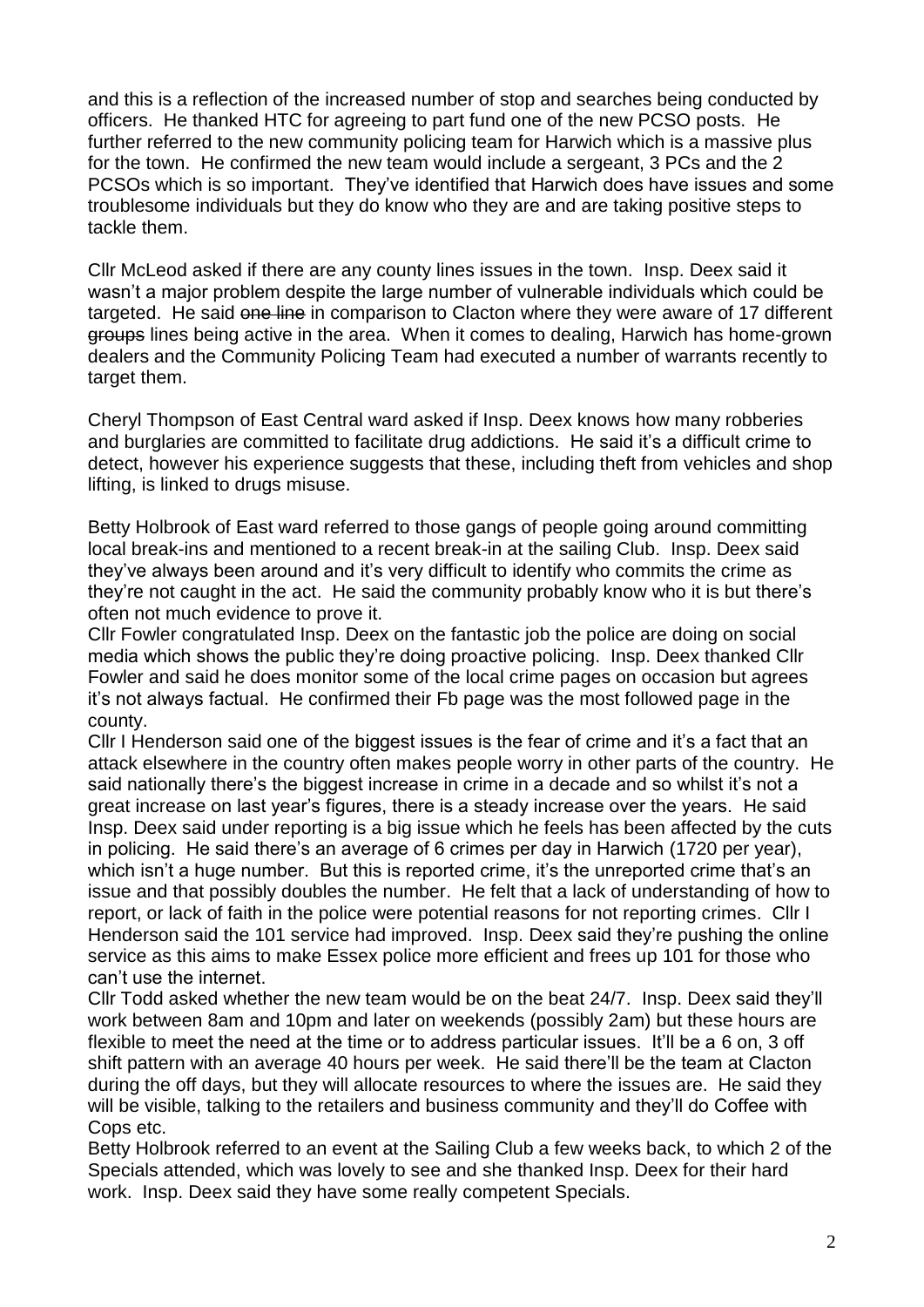Cllr McLeod asked whether the PCSOs would hand out business cards. Insp. Deex said this ceased for financial reasons a few years back and said this can also lead to underreporting as the PCSOs were being contacted directly so crimes weren't being reported in the usual way.

Cheryl Thompson of East Central ward asked if the PCSOs can go into the Harwich Schools because Harwich does have a drugs problem with youngsters in the areas and she said some school-aged children are very ignorant about drugs and felt awareness should be raised. Insp. Deex referred to the loss of Schools officers, which was a shame, but he said he would love the PSCOs to go into the schools and engage with the pupils. He said they're looking to roll out across the district, a knife crime workshop/briefing which was delivered in Clacton. He hopes that education engagement can increase but said it is currently on the curriculum.

Cllr J Henderson referred to interaction between young people and PCSOs and said often the young people going along to the local football matches aren't always there with honourable intentions and sometimes just a presence helps to deter them. She felt that as it was a more relaxed environment than school, they would be more likely to talk to the PCSOs. She also felt the parks and skate park would be obvious places. Insp. Deex said there are many kids which have good families and support networks, some on the periphery, in serious danger of going down a bad route, then there's the really troublesome individuals. He wants his officers concentrating on the latter from an enforcement point of view. He agreed they do need to engagement across all groups but at varying degrees. Cllr Powell said any ward councillors can bring issues back to the Council, to the Mayor or Clerk to be passed onto the PCSOs regularly. This way, HTC has more of an input than ever.

Cllr Fowler asked about the other end of the age spectrum and recalled that a few years back the PCSO(s) made visits to the Golden Oldies club and similar, and felt some education about home safety would be helpful. Insp. Deex said also advice to help them avoid scams would be useful and it's something the PSCOs can help with. He said, with some exceptions, he has 8 PCSOs across the district and they're stretched but the elderly community is a group he's like to reach.

Cllr I Henderson said a national concern is the number of young children not in school and receiving lessons at home. He reported 1943 young people are home tutored and there's no monitoring of them nor are they registered, which is a real safeguarding issue as many of them aren't actually receiving any education, they're on the streets. These are the vulnerable ones. Insp. Deex agreed.

Cllr Calver referred back to when he worked alongside Insp. Deex on Rhyme against Crime and said he was most impressed with the work being done, and the way he approached this evening's meeting was very refreshing.

The Chairman thanked Insp. Deex for his attendance.

## **QUESTIONS FROM MEMBERS OF THE PUBLIC**

Betty Holbrook of East Ward referred to the shipyard by the New Bell pub in Harwich where all the broken up boats are. She said it was like a burial ground for boats and with all the promotion to American tourists in the lead up to Mayflower asked if this could be addressed. Cllr Smith said he raised it recently with Mike Carran of TDC and now believes that area of beach doesn't belong to them. Cllr I Henderson said it was Harwich Haven Authority land. Betty asked if there was anything that members could do. Cllr C Powell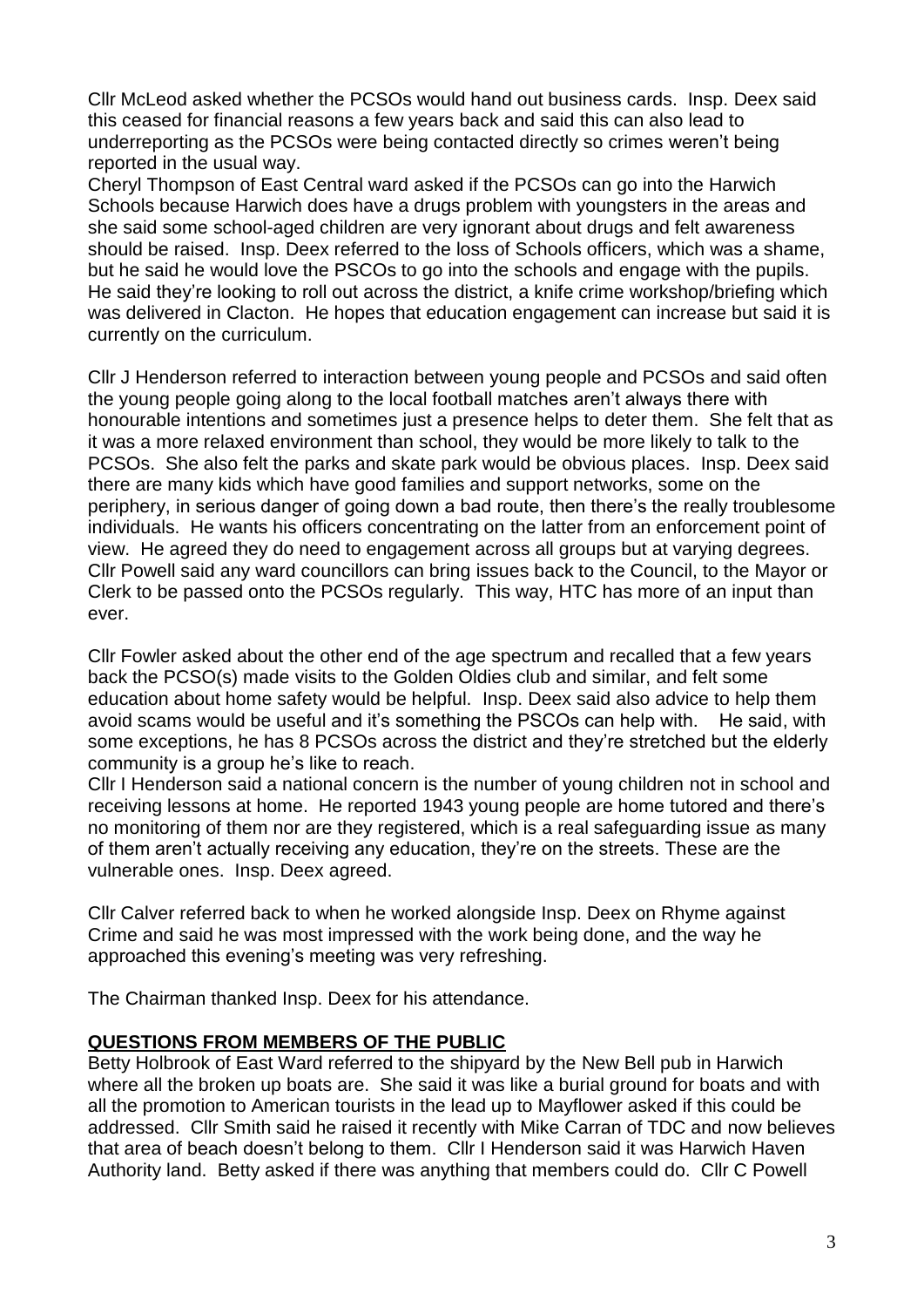offered to liaise with Fiona of the HHA and agreed to take a look tomorrow with a view to having the area cleared.

Cheryl Thompson of East Central ward asked who was responsible for proof reading the materials which are placed in the council noticeboards and on the website. The Clerk asked if she was referring to anything specifically and said most of the materials were from third parties so council staff wouldn't naturally proof it but said it was good to receive the feedback as HTC could be more proactive.

Betty Holbrook asked about the two co-opted councillors, who had recently resigned and asked about their allowances and whether these would be repaid. Cllr C Powell confirmed that as co-opted members, they weren't entitled to an allowance. Cllr Calver pointed out the reason they resigned is that they no longer live in the area.

Cheryl Thompson asked the expectations were of councillors in relation to replying to the emails of their constituents. She said some ward councillors reply very promptly whereas other never reply. Cllr J Henderson said (at district level at least) she is aware there is no obligation to reply and it's well known that some members don't respond to residents and there's little than can be done to enforce it. The way to make your voice heard is at the ballot box. Cllr I Henderson said at Tendring District Council, if no response is received, they go to an officer who then prompts for this to be done. He agrees that once you take on the role of councillor, you should take all that comes with it, including responding to emails. Cllr Ashley said residents can always phone councillors directly. He said he's away all week so finds it difficult to respond to emails but can usually answer his phone, which he feels is a better was of addressing issues and getting to understand needs. The Clerk confirmed that residents can always come via the office if they're having difficulties contacting their councillor but that all contact information is on the website. She added that some emails may slip through the net or take longer to respond to if members suffer email overload.

Cheryl Thompson referred to the council's criteria for grant funding and in light of the evening's police briefing asked if there's any mileage in councillors considering the introduction of additional criteria. She said rather than simply supporting those events which are only marketed to a small target audience or which aren't well attended, could, say, a place such as the Grand Theatre of Lemmings receive a grant to enable them to go into the schools to assist with getting the message out about crime/drugs etc. She felt it might be a better investment in the community. Cllr Calver said applicants apply to HTC rather than HTC seeking organisations to go to them, so as long as they meet the criteria, they will have their applications considered. Cheryl asked if the criteria could be broadened. Cllr Calver said it possibly wasn't necessary, so long as they came to us with a viable project. Cllr McLeod said he's a trustee on the Grassroots charity and said he can forward applications for grants up to £1000. Cllr J Henderson said quote often, a large expenses for organisations when completing projects, is staffing costs and HTC doesn't fund salaries.

No further questions were taken.

The Chairman thanked everyone for attending and closed the meeting at 7.58pm